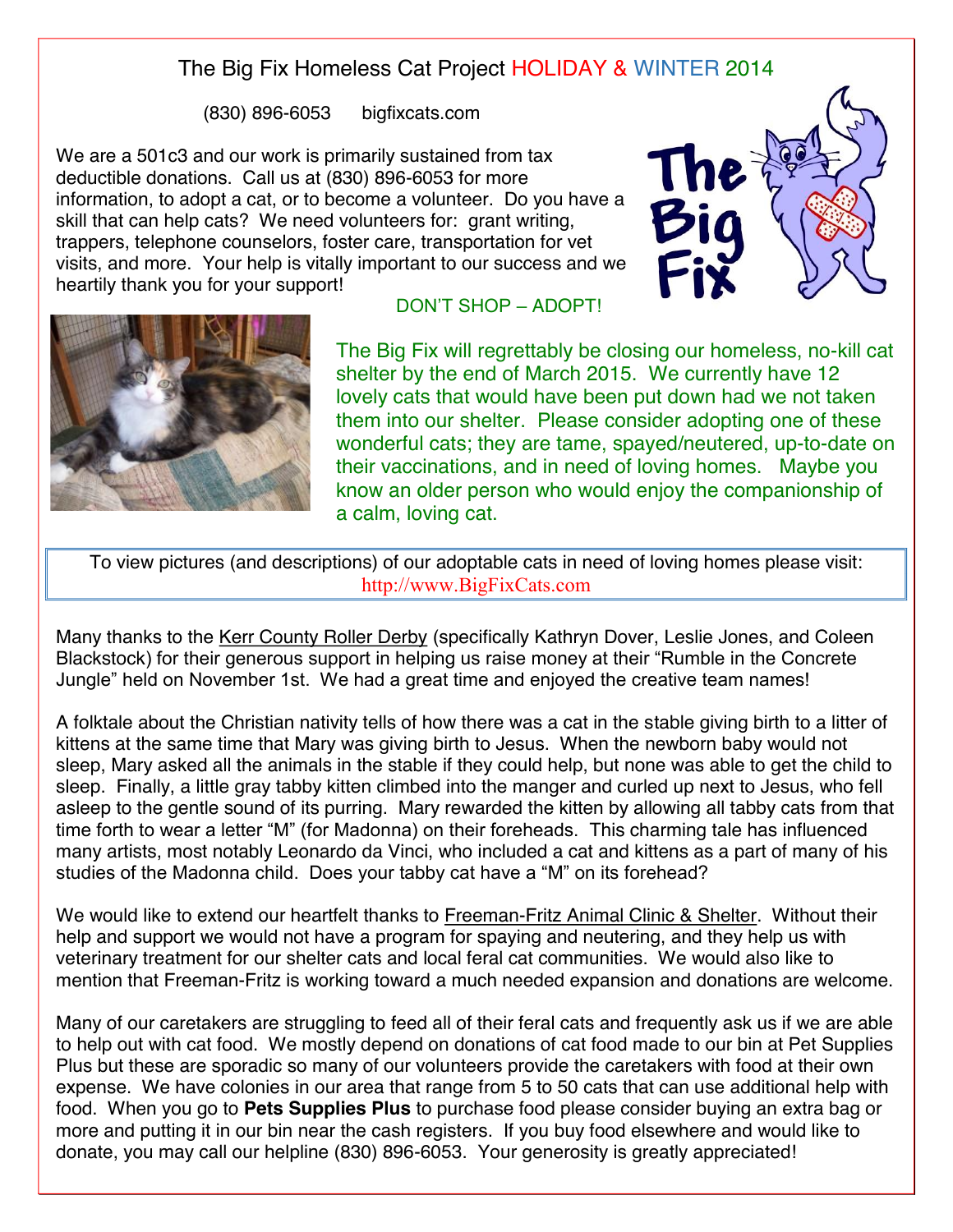## **Christmas Cat:** by Jay & Debbie Yarbrough

We had a Christmas miracle once. It changed our lives.

It was a very cold November night; below freezing. We'd gone out to eat at a cozy little steak house and stopped at the Kerrville Courthouse to gawk at the elaborate Christmas decorations. As we stood arm in arm, connected at the hip for warmth, something told us to turn around. Perched at the mouth of the storm drain, right there at the intersection of Main and Earl Garrett, was a precious little kitten. Trembling from the cold, her long blonde hair bristling in the cruel breeze, her big golden eyes clearly spoke, "Please people, be nice. I'm SO hungry!" Armed with leftover Rib Eye, we inched forward; but when we were within about six feet she lost her nerve and dived down the drain.

Disappointed, we laid the meat on the ground and backed away. Immediately she popped back up and ate voraciously. The white Christmas lights made her glow like a tiny angel, and we wanted so badly to hold her close. It became our mission to bring Courthouse Cat out of the cold.

Night after night we tried, with the same frustrating result: once within a few feet little blonde kitty would dive out of reach and wait for us to retreat. Telling coworkers our story, someone enlightened Debbie that there was a crazy lady in town who trapped homeless cats for people and got them vet care. A little research, namely a call to the Humane Society, revealed the crazy lady's name. Pam Warner had hatched the fledgling program Big Fix. A few days later Pam met us in the Courthouse parking lot; a few minutes later the little blonde kitty was snug in a trap. She never looked back.

After getting her spayed and vaccinated, we turned our spare bedroom over to Courthouse Cat, shortened to CC. She was spooky, but wanted to belong, and with patience we won her over. We didn't know it then, but taming a feral cat as old as six months is extremely rare. If we hadn't been so naïve we never would have tried, but we're so glad we did. Nearly ten years later we still love our Christmas Cat, CC, with all our hearts. We hold her tight, remember that cold November night, and marvel at how she changed our lives.

You see, Pam pointed out to us that there were other homeless cats huddled in that storm drain as cars and trucks pounded relentlessly by. She asked us to try to trap them and get them fixed so other kittens wouldn't be born in the cold and damp, likely to be squashed in the street in their quest for food. We did, and ten years later we still trap homeless cats weekly, all over the county. The people we've met along the way, not only the compassionate fellow volunteers, but also the concerned people looking for help who are delighted when they learn about Big Fix, have enriched our lives in more ways than we can begin to count. We have scores of stories in our hearts of cats and people helped.

And you could too. Think about it. Maybe a miracle awaits you.

Before starting your car, tap the hood a couple of times, and check between the tires—cats will sometimes crawl into the engine or hide underneath the car for warmth.

HASTING WE LOVE YOU!! We have been privileged to have Hastings as our host during our Saturday cat adoptions (the last one was November 22<sup>nd</sup>!).





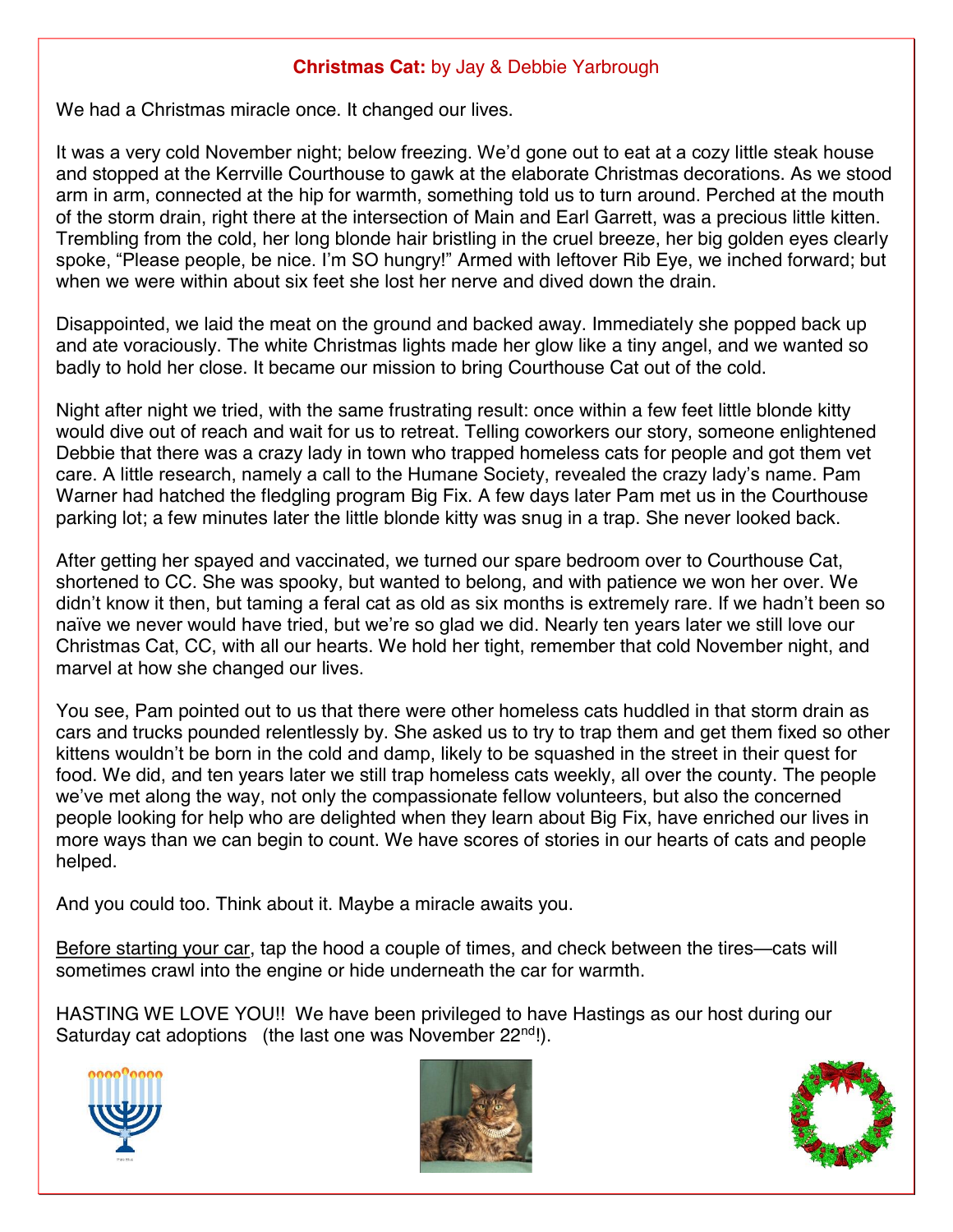## HOW TO CARE FOR FERAL CATS OR OUTDOOR CATS OVER THE WINTER MONTHS

While cats do have thick winter coats to help protect them from winter weather, they still need warm, dry, well-insulated and appropriate-sized shelters. There are many plans and ideas for easy to build shelters online. An excellent place to look is: http://www.alleycat.org/ShelterGallery

What NOT to put in your outdoor-cat shelter**.** Don't use blankets, towels, or folded newspaper; they absorb body heat and chill the cats who are lying on them. Forego hay, too, which may irritate noses and cause allergic reactions.

Straw is the best material to put in a shelter because it allows cats to burrow. Pillowcases loosely stuffed with packing peanuts and shredded newspaper also work. Keep things clean: Replace straw and newspaper if moist or dirty, and wash and re-stuff pillowcases as needed.

Water bowls: Keep outdoor water bowls from freezing by keeping the water in the sun and using a dark-colored, thick plastic water container that's deep and wide which is better-insulated than a thin plastic or a ceramic container. A solar-heated water bowl can prevent or delay water from freezing. Change water bowls twice daily to keep water from freezing. If there is a water source like a spigot, run the water slightly, since it won't freeze as quickly as still water. DO NOT put bowls of water inside a shelter. Water is easily spilled, and a wet shelter will feel more like a refrigerator than a warm haven.

Food bowls: Feed the cats on a regular schedule. The cats will know when to come around, and both the food and the cats will spend less time in cold/wet weather. Feed dry food only – it's less likely to freeze. Make sure to feed larger portions than you usually do because they need to burn extra calories in cold weather. Approximately 2/3rds cup per cat would be an average amount for winter. Observe the cats and the time it takes for the food to be eaten. If the cats eat all of the food in 15 minutes or less, put out a bit more. Remember to keep feeding areas clean, and free of empty cat food cans and bags/packaging or any other type of trash.

Bring food bowls in at night so it doesn't attract other animals that would be dangerous to the cats.

Famous cat movies: Bell, Book and Candle (1958) cat's name - Pyewacket; The Incredible Journey (Disney 1963) Siamese named Tao; That Darn Cat (Disney 1965 & 1997) cat's name - DC; The Aristocats (Disney 1970) cats Duchess & O'Malley; Cats & Dogs (2001) cat's name – Mr. Tinkles.

*Cats are smarter than dogs. You can 't get eight cats to pull a sled through the snow.*

We owe a big Thanks to: **Pet Supplies Plus**. They are the angels who kindly let us put up a box for cat food gifts, a bulletin board, and a donation box.

Díd you know? A group of kíttens is called a "kíndle" and a group of cats is called a *"Clowder ".*